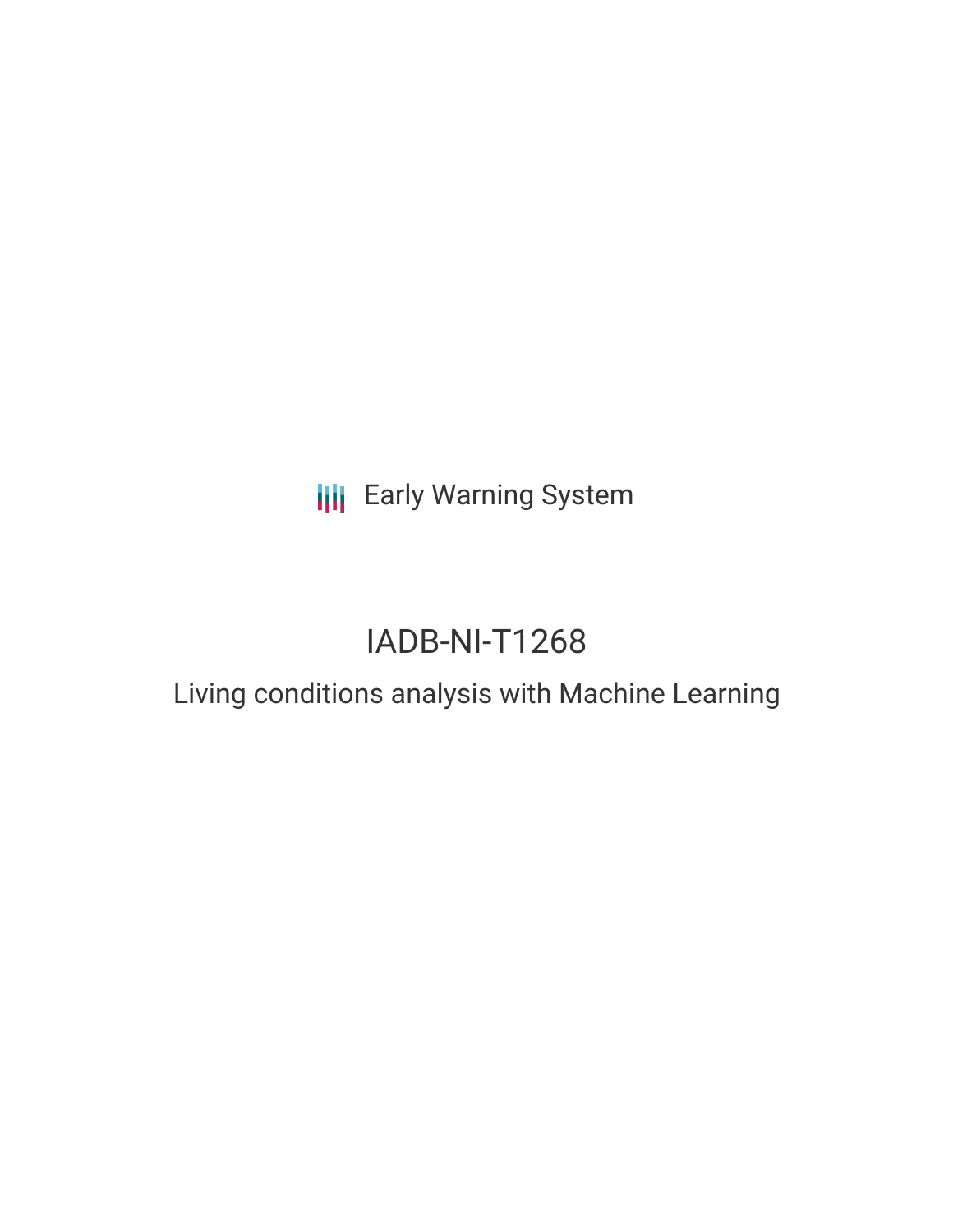

#### **Quick Facts**

| <b>Countries</b>               | Nicaragua                              |
|--------------------------------|----------------------------------------|
| <b>Financial Institutions</b>  | Inter-American Development Bank (IADB) |
| <b>Status</b>                  | Active                                 |
| <b>Bank Risk Rating</b>        | U                                      |
| <b>Voting Date</b>             | 2018-11-20                             |
| <b>Borrower</b>                | Government of Nicaragua                |
| <b>Sectors</b>                 | Communications, Education and Health   |
| <b>Investment Type(s)</b>      | Grant                                  |
| <b>Investment Amount (USD)</b> | $$0.23$ million                        |
| <b>Project Cost (USD)</b>      | $$0.23$ million                        |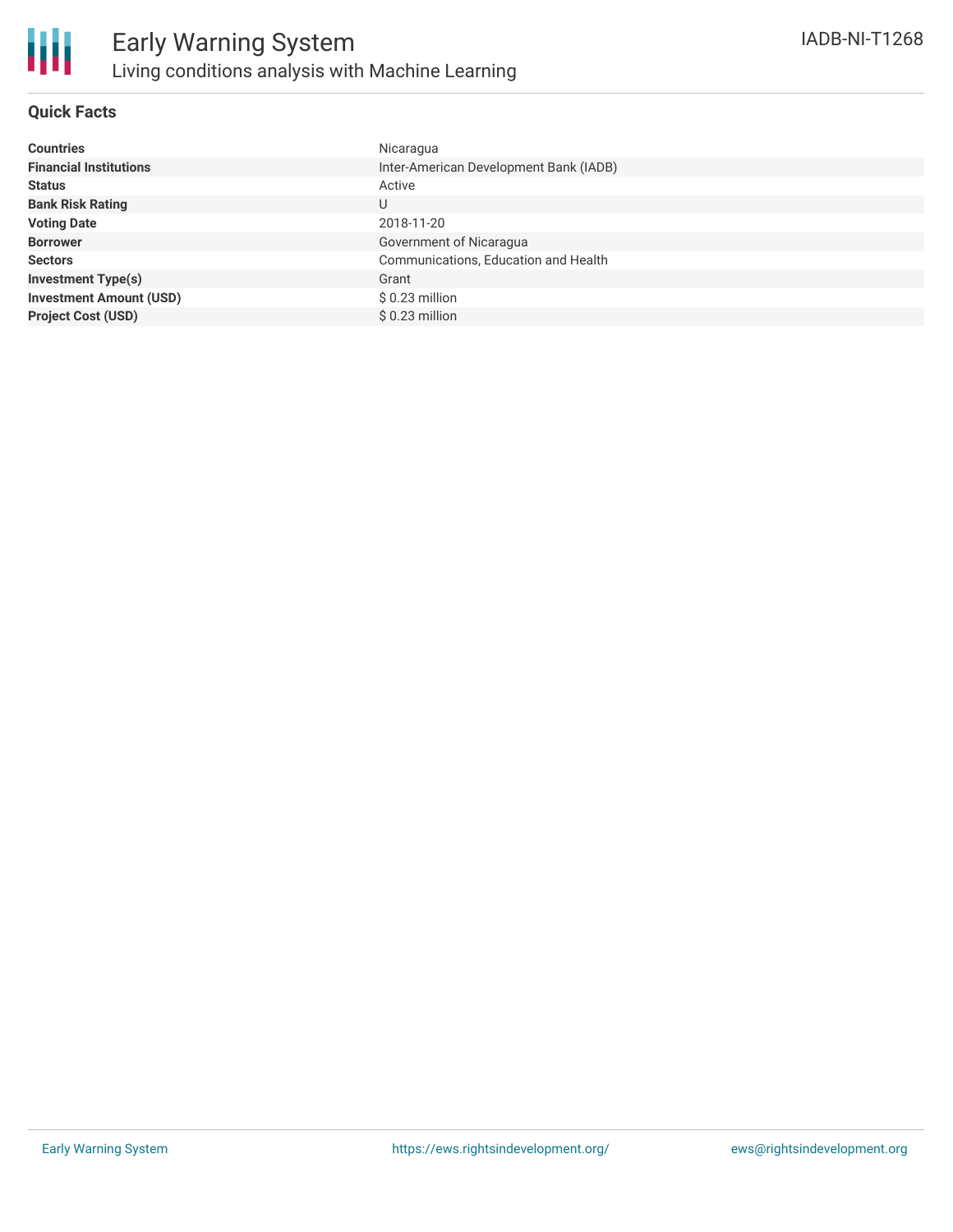

### **Project Description**

Analyze people's living conditions, through machine learning techniques, using cellphone services data from Nicaragua and other countries in the region.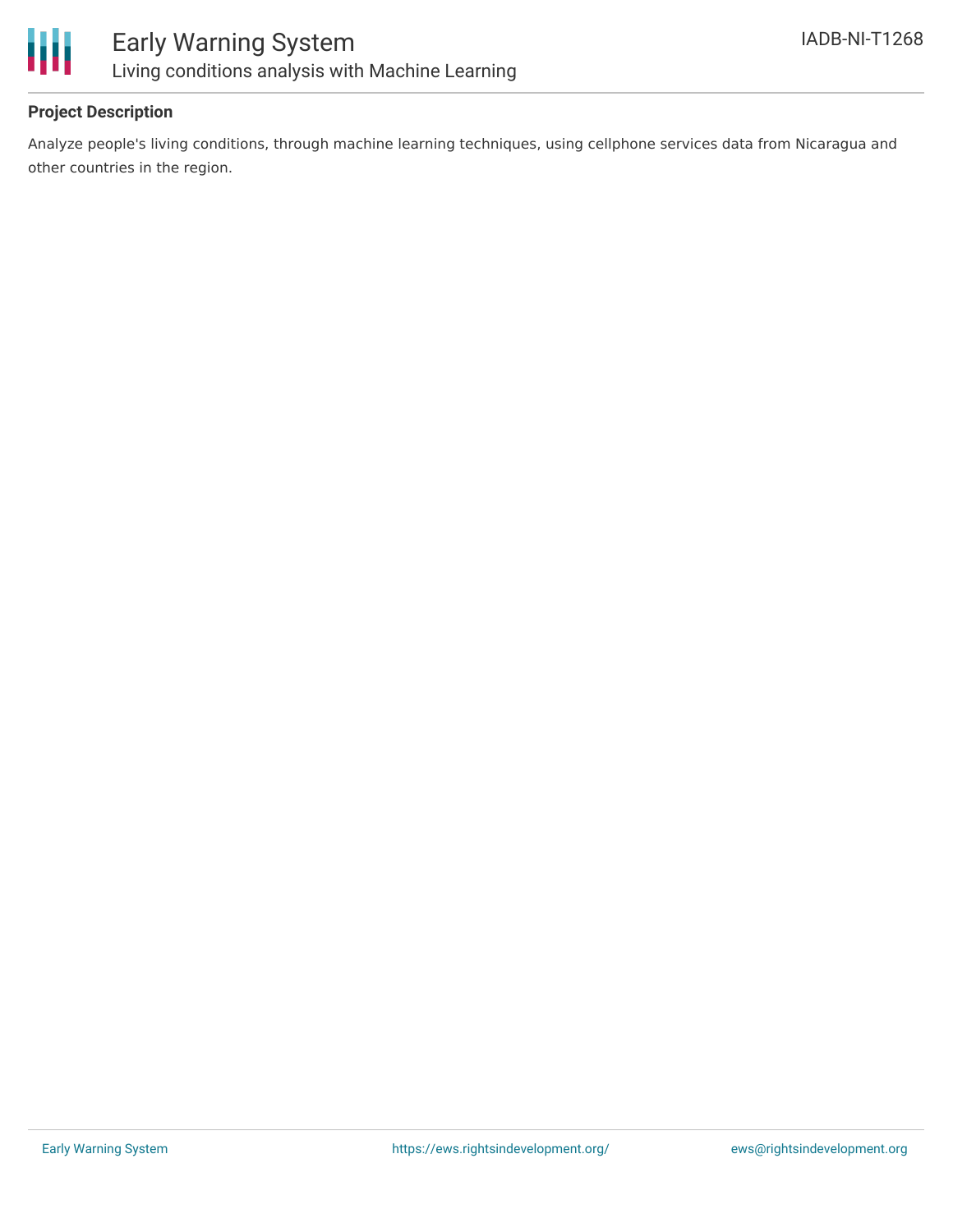

### Early Warning System Living conditions analysis with Machine Learning

### **Investment Description**

• Inter-American Development Bank (IADB)